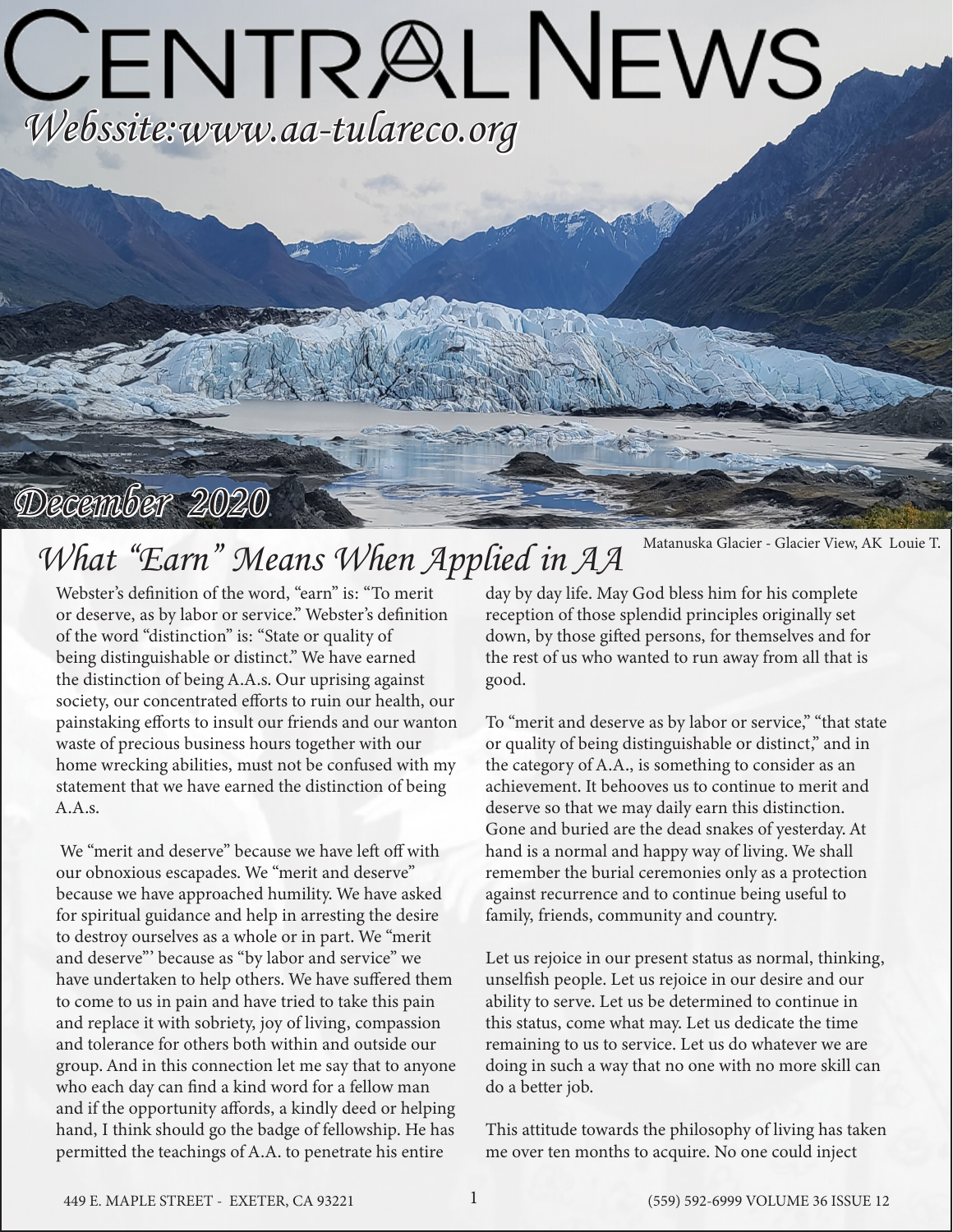it—it had to be acquired from within. I am still ashamed that I had to kill the snakes that are now dead, but I am proud and happy that I did kill them.

From whence did this conviction, this altitude, this philosophy come? Your guess is as good as mine, but it probably came from whence most good things come.

—G.W.H., Sioux City, Iowa AA Grapevine Aug 1946

*Having had a spiritual awakening as the result of these steps, we tried to carry this message to alcoholics, and to practice these principles in all our affairs.<br> Step 12 is one of the most important steps in my life. A of these steps, we tried to carry this message to alcoholics, and to practice these principles in all our affairs.*

Step 12 is one of the most important steps in my life. As a result of doing the 12 Steps, I had a spiritual awakening that changed my entire life.

Step 12 is one I will practice for the rest of my life and is vital to maintain my spiritual fitness on a daily basis, that I may remain recovered from the seemingly hopeless state of body and mind that gives me no option but to get all "lit up."

Carrying the message exists in various forms, being of service can be anything from setting up chairs to going on a 12th Step call. The best part of it is there is no right or wrong way. It is a personal form of being of maximum service to your fellow man and if my motives are of borne service, I stay sober every time. I strongly believe that there are to phases of sobriety, getting sober and helping other to get sober. In my walk I have found (and this is confirmed by the experiences related in our book) the ultimate form of 12th step work is sponsorship.

I LOVE working with another alcoholic. I have done many service commitments, coffee, secretary, chairs, etc. However, nothing has impacted my life like sitting down with someone like me and reading the book, doing the step work, and seeing that light in their eye when it starts making sense. Sponsorship has changed my life and it is the single most important part of my spiritual program of action.

Now, practicing the principles in all our affairs is the second key of Step 12. I was taught that the design for living can be sussed out of the bottom paragraph of page 13 in Bill's Story. "My friend promised when these things were done I would enter upon a new relationship with my Creator; that I would have the elements of a way

of living which answered all my problems. Belief in the power of God, plus enough willingness, honesty and humility." In my book I have notations like this: 1)Belief in the power of God, 2) plus enough willingness, 3) honesty and 4)humility

I feel that these 4 spiritual principles hold the key to a way of living which answers all my problems. When something is off, or I am feeling irritated, I take a step back and do a spot check inventory. I look at these 4 simple principles and invariably something in these 4 areas is off. I give it to God and move on!

AA has changed my life and it can change your too!

Louie T.

*our Traditions, ever reminding us to place principles before personalities.*

Anonymity is the spiritual foundation of all<br>
our Traditions, ever reminding us<br>
to place principles before personalities.<br>
Tradition 12 states that Anonymity is the<br>
spiritual, guiding principal of all of our<br>
Traditions. Tradition 12 states that Anonymity is the spiritual, guiding principal of all of our Traditions. It's what helps us keep our center as a group and as a fellowship. Behind anonymity is humility. To properly serve God and be of help to our fellow alcoholics we have to know our place. This is why we don't promote or have opinions on outside issues.

In Alcoholics Anonymous no man is better than another. Each person gets one vote in the group conscience and no one can be excluded from our fellowship. People do not get promoted but they may be asked to serve the group. It doesn't matter who you are in the world. If you are successful, good for you, but in AA you are just another alcoholic.

I recently read a passage by Thomas Merton which describes true humility as being okay with being ordinary. As alcoholics, we often try to be just a little bit better or more special than others, but this is just our personalities. This tradition would have us check that at the door.

The principals by which we live include practicing rigorous honesty with another person and pulling our own covers when we feel that we are veering into living a double life. And, when we are wrong, we promptly admit it. These are checks on our ego. They

449 E. MAPLE STREET - EXETER, CA 93221 (559) 592-6999 VOLUME 36 ISSUE 12 2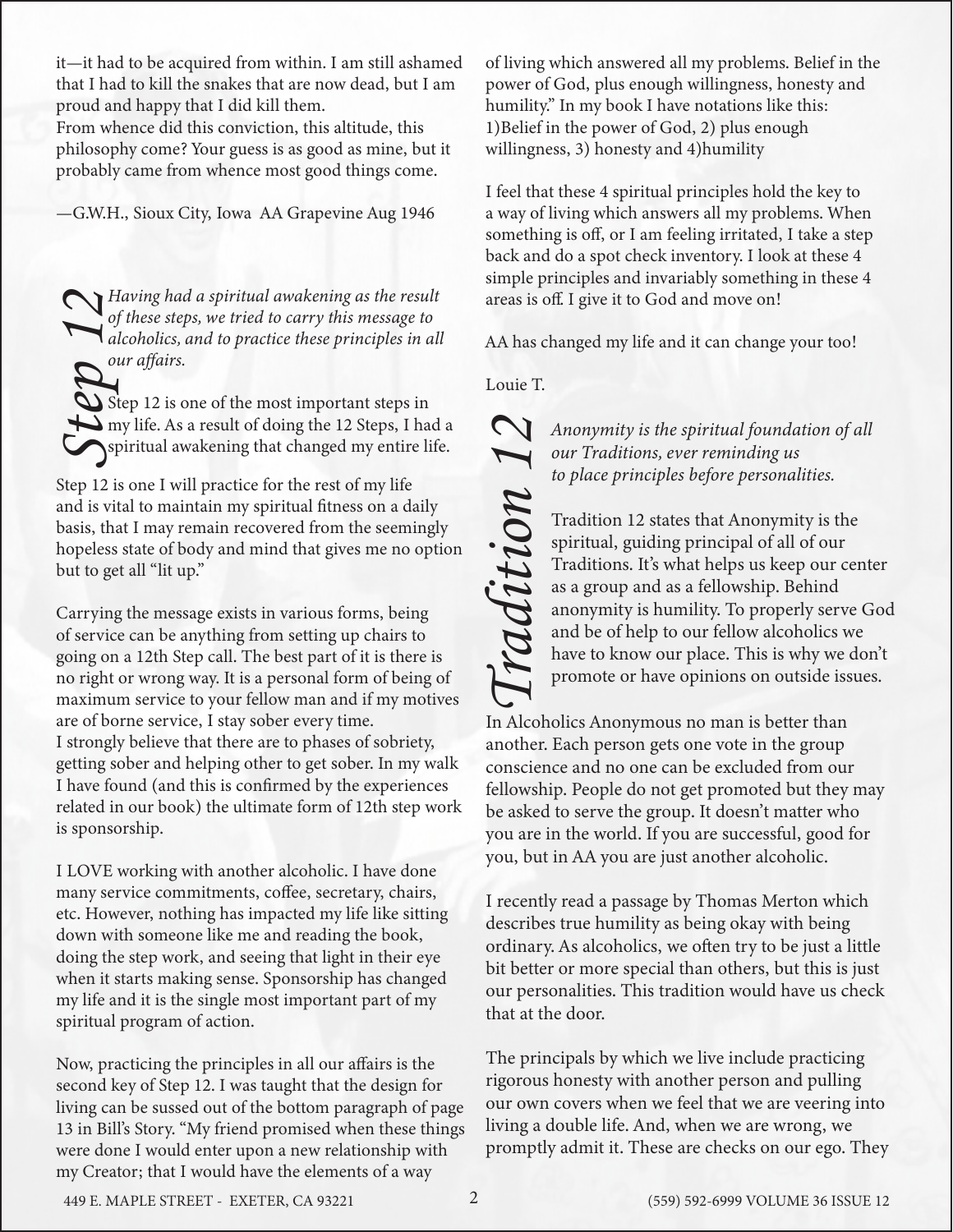show me that I am no better or worse than anyone else. Except when I think I'm better, then I might be worse!

But if and when I'm okay with being ordinary, I can live with ease, and I find that extraordinary things begin to manifest in my life. That is the miracle of this tradition.

Robert D.

## *Speaker Meetings*

Porterville Recovery Club Speaker Meeting 186 W. Walnut Ave. Friday December 4, 2020 at 8:00 PM Speaker: -TBA

Sunday AM Breakfast, Speaker Meeting Veterans Memorial Building 36000 Hwy 190, Springville Sunday,December 13, 2020 at 10:15 AM (Breakfast at 8:30 to 10:00 AM) Speaker: Jacob A. Ventura, CA

The Valley Group, Speaker Meeting St. Paul's Episcopal Church 120 N. Hall St. Visalia, CA 93291 Every Wednesday from 7-8 p.m. Speakers for October Our meetings will be held online using Zoom through the end of 2020. We hope to return to St. Paul's Church in August. Thank you! Hope to see you soon! Dec.2 - Matthew B - 20 Years Dec.9 - Louie T - 5 Years 1day Dec.16 - Xochitl N - 11 Years Dec.23 - Philo - 23 Years Dec. 30 - TBA

## *Central Service Meeting*

**MEETING CALLED TO ORDER: Cheryl Hinton on ZOOM - TIME: 7:00 pm**

**BOARD MEMBERS PRESENT: Cheryl Hinton/ William Evans/Erica Eperswon SERENITY PRAYER: All 12 TRADITIONS: William Evans MINUTES OF LAST MEETING: Read by William Evans--Approved**

**LAST TREASURER REPORT: Read by William Evans REPORT OF LAST BOARD MEETING; Cheryl gave brief report.**

**PRESIDENT'S REPORT: Cheryl Hinton: brought up the idea of ending the reading of the last months minutes at every meeting. Motion to doso made by Erica, second by Patrick, motion carried. VICE PRESIDENT'S REPORT: no report SECRETARY'S REPORT: no report TREASURER'S REPORT: report sent out to members, finances are down to about \$10,000. We had an income of \$2,872.48 and expenses of \$3,386.71 for a loss of \$514.23 for this accounting period. Group contributions and Individual contributions were about equal. I want to thank all the contributing members for their much needed and appreciated contributions. Sales are lower than normal. Our Grateful Givers Club brought in \$420.00 in much appreciated contributions. We had \$176.98 total net sales in 3 transactions for credit and debit cards last month.** 

 **The office has been open. Traffic and calls have been very light. Bob Hinton** 

## **PUBLIC INFORMATION REPORT: No Report VOLUNTEERS TO WRITE STEP & TRADITION FOR CENTRAL NEWS STEP FOR NEWSLETTER-VOLUNTEER Issue Step Member Due Date**

**Dec Step 12 Cheryl H. 11/20/2020 Jan Step 1 Patrick 12/20/2020 Due to CentralintergroupNews@gmail.com TRADITION FOR NEWSLETTER-VOLUNTEER Issue Step Member Due Date Dec Tdn 12 Robert 11/20/2020 Jan Tdn 1 Erica 12/20/2020 Due to CentralintergroupNews@gmail.com**

## **NEWSLETTER REPORT: No Report WEBSITE REPORT: David--For the web site report, please note that for the 30 days endingNovember 11, 2020, we had 3,031 visits and 670 unique visitors. Visits are down about one-third; typically in months**

**past, we had seen around 5,000 visits.**

**H&I REPORT: Joyce-- H&I is continuing zoom meetings twice a month at Pine Recovery and Mothering Heights Women's Recovery. We will begin once a month H&I Zoom Meetings at Turning Point this month. Literature continues to be provided to facilities that are not able to accommodate zoom.**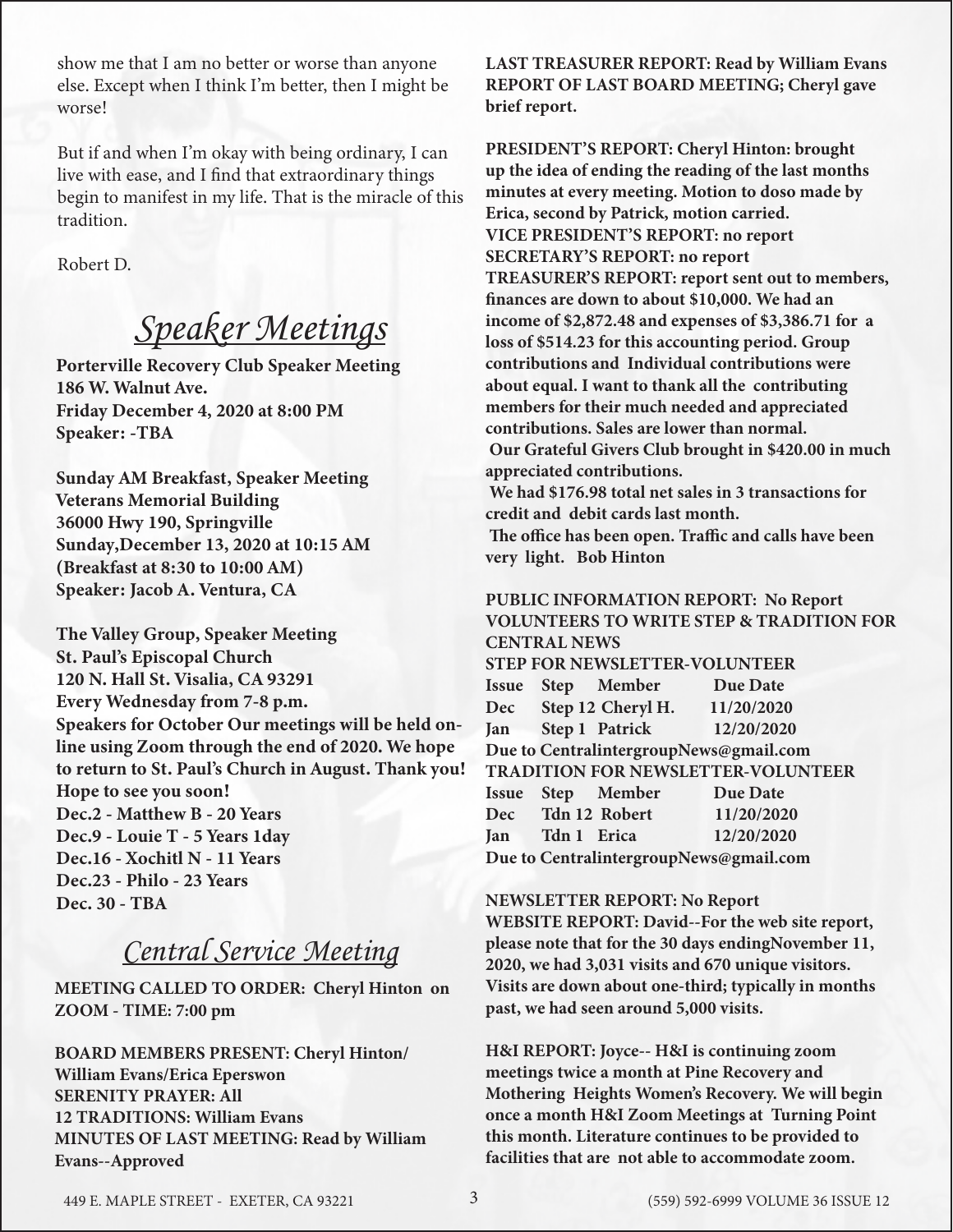**We are encouraging all groups to elect a group representative to attend our meetings, take the H&I information back to the groups for discussion and return with the group conscious. We are a 9th tradition service committee and rely on the group representative to maintain open communication between the H&I Committee and the local fellowship. Open communication allows our H&I representatives to carry our area's conscience to the NorCal General Committee.** 

 **Our next meeting will be held via zoom November 28, 2020 at 10:00 a.m. Zoom ID: 885 8119 7080 Password: Sober (capital S). We will be electing a new Area Chair and a candidate for Regional Chair. An H&I orientation will begin at 9:00 a.m. prior to the meeting for those interested in participating with us. GSO LIAISON: Kenneth, District 47 is not very active, District 47 continues to meet on the first Wednesday of each month via zoom and have been discussing their finances. There has been an emphasis to maintain enough of a prudent reserve to completely fund our DCM in travel to meetings. Our DCM Allan attended the Mini PRAASA held via zoom October 16-18. The 2020 spending plan was approved, Area Inventory was taken and discussed and Mike Kim was elected as our Area's candidate for Trustee at Large.** 

**BTG CHAIRPERSON: No Report**

**CSR REPORTS: Monday Men's Group, David G., CSR...the Monday Men's Meeting meets at the PPAV Hall in Visalia, at the corner of Burke and Main. This is a closed meeting for men and has reopened for in-person meetings. We usually have 15-30 attendees. Social distancing and (optional) non-contact visiting practice. We meet for an hour and a half. Civic Center Group, David G. CSR...The Civic Center Group meets on Tuesday evenings at 7:00pm for one hour. This is an open meeting, and newcomers are welcome. We now have small pews spaced very far apart, and sanitize the pews after the meeting. We hand out chips,every week, for lengths of sobriety under one year. We celebrate birthdays at the end of the month, but have changed to cupcakes instead of cake. Lately, we've been seeing 30 (or more) people at every meeting. In the spirit of rotation, Sarah S. has handed over the Secretary position of the meeting to Monica G. Come join us it's a great meeting.** 

**Sober Sisters Sober Sisters had their last physical meeting Monday March 22nd. Sober Sisters started Zoom Meetings on March 29th. Meeting time 7 to 8. We were notified by Hillman House that we could not return to physical meetings till January 2021. We relocated to River Valley Church, 554 South** 

**Blackstone St. in Tulare on Monday September 22nd. We are enjoying our new space. Attendance has been good. We are very grateful to have found a place that is so comfortable and clean. Donations during Covid were good. We have been able to pay rent and make all contributions. Women's Amity Group Due to Covid Women's AmityGroup had their last physical meeting on Tuesday March 31st. Zoom meetings started on Tuesday, April 7th. Zoom meeting is on website. Meeting time is the same 6:30 to 7:30. Zoom meeting attendance started strong and continues to be. Attendance varies from 25 to 40 women. After much discussions and research, the meeting will remain on Zoom. We are in contact with Trinity Reform Church. They will have a different space for meeting, when the decision to return physically. Contributions to all entities continue.**

**Both Tuesday and Friday night's women's meetings in Porterville have been contributing to Central Office. Sunday Morning "Keep it Simple Sunday" Patrick, A., GSR,The Sunday Morning "Keep it Simple Sunday" meeting is held at Blain Park, 3101 South Court Street in Visalia Ca,93277, from 9:00am- 10:30am. This is an open meeting held outside at the North end of Blain Park in Visalia.We do recommend that you bring your own chair if you would like to sit and do practice social distancing. We are a fellowship of men and women averaging. 20-30 people. We begin every meeting in the traditional fashion and start our sharing with** 

**the reading of the Daily Reflections. This is a chip meeting, we do celebrate birthdays and newcomers are welcome to attend. Saturday Night Jay Walker Young People Meeting. Patrick, A., GSR, This Saturday Evening Meeting is usually held at the Hillman House in Tulare 220 West Tulare Avenue, Tulare Ca, 93274 from 7:00pm-8:45pm. this open meeting is not currently holding meetings until after the first of the year due to Covid-19. We look forward to seeing everyone in person soon, and will keep you informed**

 **with any updates. Tuesday Night "Friends Of Bill W. and Doctor Bob" Patrick, A., GSR, This is a Tuesday Night Open Meeting held at St. John's Episcopal Church 1701 East Prosperity Avenue, Visalia Ca, 93274. From 7:00pm-8:30pm. We are a fellowship of men and women very grateful to have kept our doors open during the entirety of this difficult time. This is an indoor meeting, sanitized daily, masks are optional. newcomers are welcome to attend.**

#### **OLD BUSINESS:**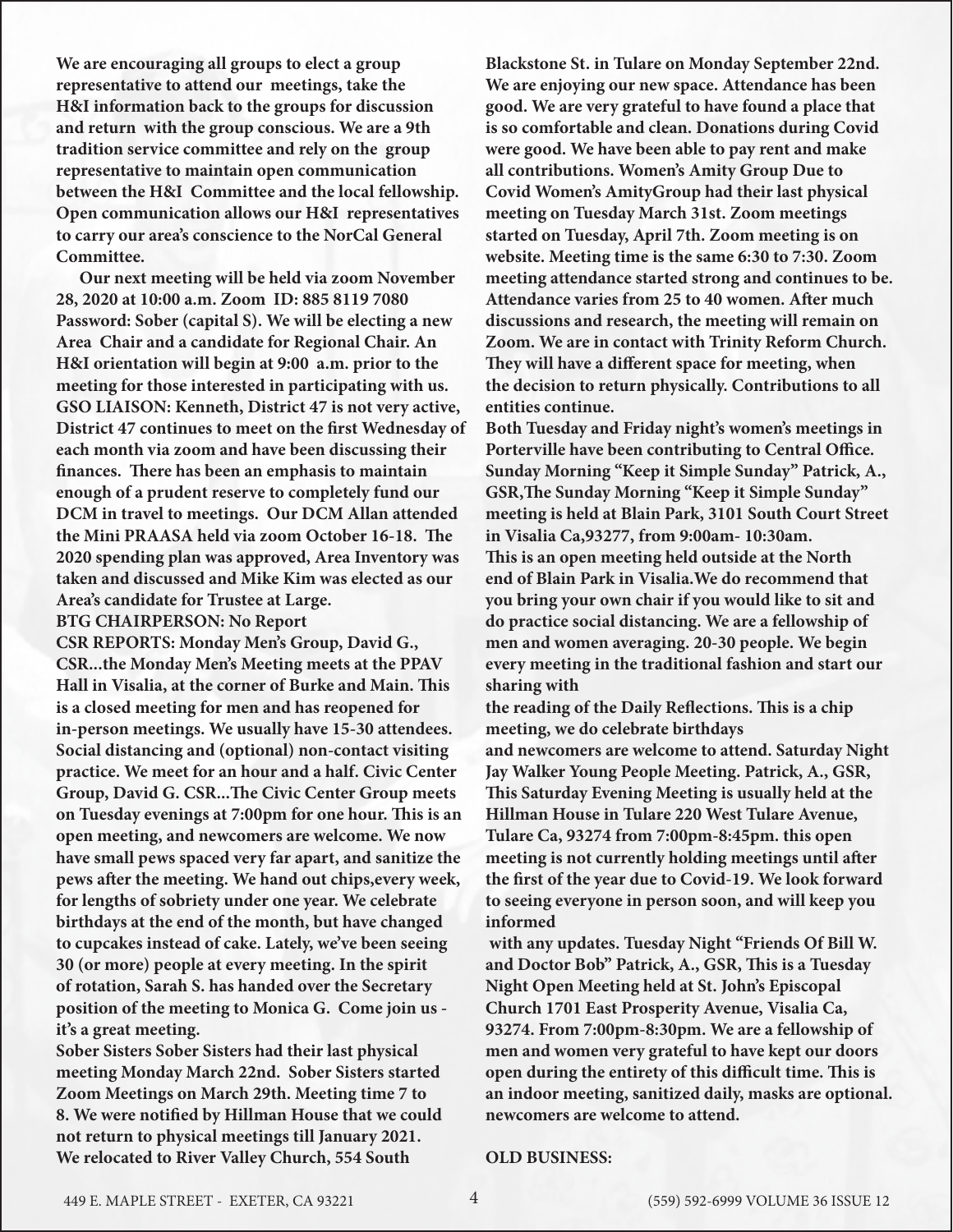### **1. Fund Raising Events: See new business**

**2. After Hours Phone Service:Cheryl H. has been answering phones and will continue to do so, four calls last month, Patrick responded to a 12 step caller, and a caller was connected with kFresno Central Office.**

### **NEW BUSINESS:**

**1. CSO Board Election will be held in Dec. two board seats will be open.**

 **2. ACYPAA will hold an event on March 25 through March 28 2021. See www.acypaa.org for more information and tickets are now \$20.**

**3. Office succession plan- Carol Ann has been in training for this position. Any input or remarks on this subject can be sent to Cherylor Bob.**

**4. David's meeting will discuss plans for a new year's meeting the week of Dec. 10 thru 17.**

#### **SEVENTH TRADITION: None**

**ANNOUNCEMENTS:the Bank acc. signature change is still on hold.**

## **MEETING ADJOURNED: 7:52pm**

## *Central Office BOD Mtg Minutes*

**DATE:11/10/2020 TIME:8:00 pm**

**MEETING CALLED TO ORDER BY:Cheryl Hinton PREVIOUS MINUTES:Read by William Evans...approved PRESIDENT'S REPORT:No Report VICE PRESIDENT'S REPORT:No Report SECRETARY'S REPORT:No Report MEMBER AT LARGE REPORT:Absent, no Report**

#### **PI/CPC REPORT:Absent, No Report**

**OFFICE OPERATION REPORT: Lots of literature bought, We had an income of \$2,872.48 and expenses of \$3,386.71 for a loss of \$514.23 for this accounting period. Group contributions and Individual contributions were about equal. I want to thank all the contributing members for their much needed and appreciated contributions. Sales are lower than normal.**

**Our Grateful Givers Club brought in \$420.00 in much appreciated contributions.**

**We had \$176.98 total net sales in 3 transactions for credit and debit cards last month. The office has been open. Traffic and calls have been very light.**

**OLD BUSINESS REPORT:Events are up in the air. Still no bank signatures done**

**NEW BUSINESS REPORT:Elections in December, two board positions are open, Dec. 8**

### **ANNOUNCEMENTS: None MEETING ADJOURNED:8:05 pm**

# *Financial Report*

 **TULARE COUNTY CENTRAL OFFICE Income & Expense Statement 10/21/20 THROUGH 11/20/2020**

| <b>INCOME</b>                                                               | <b>MONTH</b> | YEAR TO DT.    |
|-----------------------------------------------------------------------------|--------------|----------------|
| <b>B.Day Club</b>                                                           | 25.00        | 569.00         |
| CD & Tape Cont.                                                             | 0.00         | 30.00          |
| Grateful Givers Club                                                        | 250.00       | 4,068.00       |
| Group Cont.                                                                 | 1,917.35     | 14,855.13      |
| <b>Indiv Cont</b>                                                           | 403.12       | 5,121.93       |
| Lit. Sales                                                                  | 493.38       | 3,870.94       |
| Memorial Cont.                                                              | 0.00         | 100.00         |
| Misc.                                                                       | 0.00         | 95.55          |
| Newsletter Cont                                                             | 0.00         | 0.00           |
| $S \& H$                                                                    | 0.00         | 5.00           |
| Sales Tax                                                                   | 32.07        | 411.26         |
| Spec. Events                                                                | 0.00         | 195.00         |
| Spec. Items                                                                 | 136.00       | 2,355.17       |
| Tax Refund                                                                  | 0.00         | 527.25         |
| <b>TOTAL</b>                                                                | \$3,256.92   | \$32,204.23    |
| <b>EXPENSES</b>                                                             | <b>MONTH</b> | YEAR TO DT.    |
| Ans. Serv.                                                                  | 0.00         | 80.00          |
| Fees-Taxes                                                                  | 0.00         | 45.00          |
| Insurance                                                                   | 0.00         | 550.00         |
| Lit. Costs                                                                  | 1,227.50     | 3,064.82       |
| PI-CPC Expense                                                              | 0.00         | 0.00           |
| Misc Expense                                                                | 0.00         | 0.00           |
| <b>Newsletter Cost</b>                                                      | 0.00         | 0.00           |
| Office Exp                                                                  | 214.27       | 391.19         |
| Office Equip.& Maint                                                        | 45.00        | 386.99         |
| Phone & ISP                                                                 | 71.97        | 895.82         |
| Postage                                                                     | 0.00         | 168.80         |
| <b>Employee Taxes</b>                                                       | 0.00         | 6,202.87       |
| Rent                                                                        | 525.00       | 5,775.00       |
| Salary                                                                      | 1,276.26     | 14,039.64      |
| Sales Tax-Paid                                                              | 0.00         | 552.00         |
| <b>Security System</b>                                                      | 0.00         | 547.29         |
| Spec. Events                                                                | 0.00         | 195.00         |
| Spec. Items                                                                 | 0.00         | 1,384.02       |
| Card Charge                                                                 | 6.90         | 109.43         |
| Utilities                                                                   | 32.61        | 628.77         |
| Website<br>-----------------------                                          | 4.13         | 148.09         |
| <b>TOTAL</b>                                                                | \$3,403.64   | 35,164.73      |
| <b>Net Gain(Loss)</b>                                                       | (\$146.72)   | $(\$2,960.50)$ |
| BEGINNING TOTAL ACCT BAL: \$12,912.66<br>ENDING TOTAL ACCT BAL: \$12,765.94 |              |                |

449 E. MAPLE STREET - EXETER, CA 93221 5 (559) 592-6999 VOLUME 36 ISSUE 12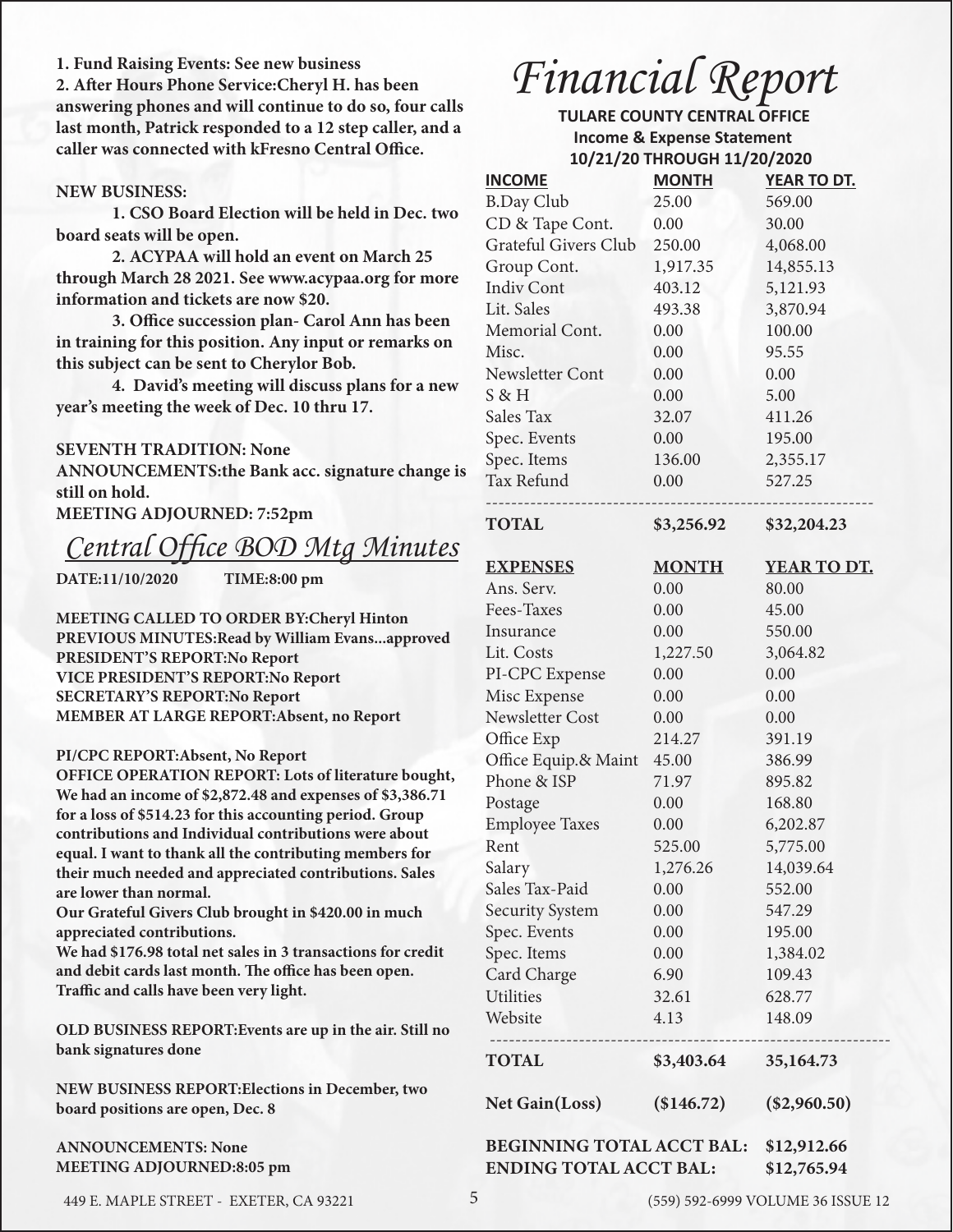## *District 47 Meeting Minutes*

**October 7, 2020**

**Meeting Called to Order: 7:00 p.m. by District Committee Member Allen L..** 

**Committee: Allen L., DCM; Josh F., Treasurer; Rafael D., H&I Liaison and GSR for Bridge St. Drunks Only Group; Danette L., GSR for Saturday Women's 12 x 12 Study.**

**GSR Preamble: Recited by Danette L.**

**Twelve Traditions: Josh F.**

**Twelve Concepts: Concept 10; Allen L.**

**Approval of Minutes: On a motion by Josh F., seconded by Allen L. and unanimously carried, the minutes of the September 2, 2020 meeting were approved as written.** 

**Treasurer's Report: Josh reported of a balance forward of \$2,715.74. Total income for the month of September was \$191.77. There were no expenses for that period, leaving a balance of \$2,907.51. CSO Report: No report.**

**H&I Liaison: Rafael provided a report regarding the upcoming October 11, 2020 NorCal H&I General Committee Meeting, along with the October 24, 2020 Tulare County orientation via ZOOM. DCM Report/Old Business: Allen L. provided a report, detailing his remote attendance of the September ACM via Zoom. Old Business:** 

**Prudent Reserve and Potential Distribution of Excess Funds. Josh F. advised that he still had work to do in recommending a prudent reserve and considering potential distribution of excess funds. He will provide further information and a recommendation in November, at which time potential distribution of excess funds will be considered by the Panel.**

**The meeting closed with the Declaration of Unity and the Responsibility Declaration at 8:02 pm.** 

## *District 47 Meeting Minutes*

**November 4, 2020**

**This is a Zoom meeting with members participating from various locations.**

**Meeting Called to Order: 7:00 p.m. by DCM Allen L. Committee: Allen L., DCM; Rafael D., GSR for Bridge Street Drunks Only Group; Jim K., Re-cording Secretary, GSR for Monday Men's Stag; Danette L., GSR for the Saturday Women's 12x12 Study; Josh F., Treasurer**

**The GSR Preamble was read by Allen L.**

**12 Traditions: read by Josh F.** 

**12 Concepts: Concept 11 read by Allen L. Approval of Minutes: October 7, 2020 minutes approved.**

**Treasurer's Report: Josh F. Balance Forward \$2,907.01. Income from groups, \$96.26. No expenses. Current Balance \$3,003.27. Thanks to Keep it Simple Sunday and Bridge Street Drunks Only for the contributions this month! Any decision regarding support of Central Office and other AA entities will be tabled until closer to the end of the year when we have a better idea of our financial status and that of our area as well.**

**CSO Report: No CSO representative attended the meeting. Registrar: No Report**

**PICPC: No Report**

**H&I Report: H&I is continuing zoom meetings twice a month at Pine Recovery and Mothering Heights Women's Recovery. We will begin once a month H&I Zoom Meetings at Turning Point this month. Literature continues to be provided to facilities that are not able to accommodate zoom. We are encouraging all groups to elect a group representative to attend our meetings, take the H&I information back to the groups for discussion and return with the group conscience. We are a 9th tradition service committee and rely on the group representative to maintain open com-munication between the H&I Committee and the local fellowship. Open communication allows our H&I representatives to**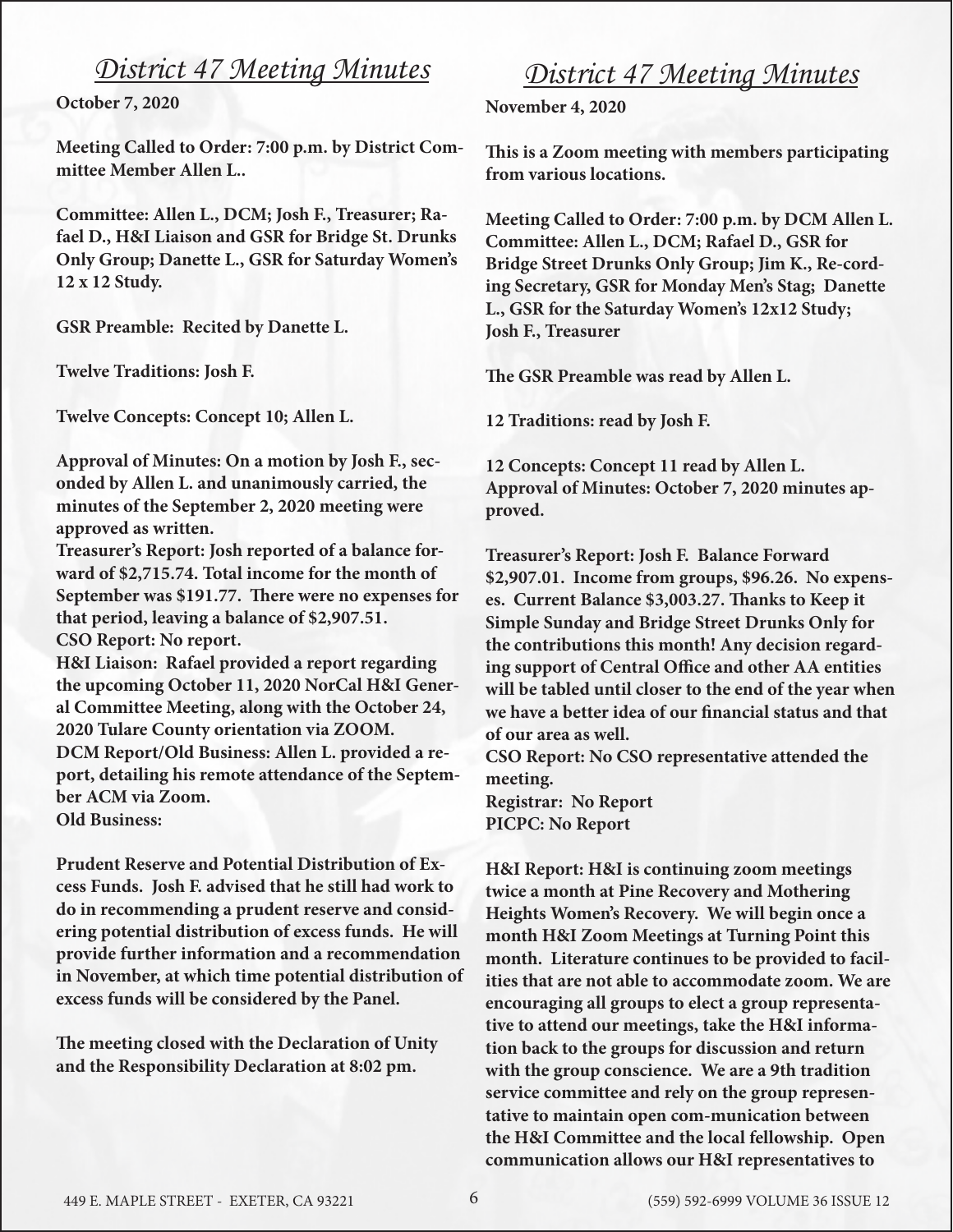**carry our area's conscience to the NorCal General Committee. Our next meeting will be held via zoom November 28, 2020 at 10:00 a.m. Zoom ID: 885 8119 7080 Password: Sober (capital S). We will be electing a new Area Chair and a candidate for Regional Chair. An H&I orientation will begin at 9:00 a.m. prior to the meeting for those interested in par-ticipating with us.**

**DCM Report: Allen attended the MiniPRAASA via Zoom on 10/16-10/18 . DCM Report: I at-tended The Mini PRAASA. Listed below are a few of the highlights.** 

**1. 2021 Spending Plan was approved 47-2 (It can be found in the October ACCENTS).** 

**2. Two of our Past Delegates threw their hats in the ring to be our nomination for Trustee at Large: Mike K. and Vicki R. After 5 ballots and no 2/3 majority, the decision went to the hat. Mike K. won the nomination.** 

**3. Tom A. our Delegate reported the following: A. Public Information Committee is moving forward on Google listing deals.**

**B. www.aa.org now has a contribution page where you can set up an account and save your payment information in order to speed up individual or group contributions, or to schedule ongo-ing automatic contributions.**

**C. Revenues for the Grapevine are 13% under budget, mostly due to declining book sales. The "Carry the Message Project" was created to encourage AAs to give gift subscriptions as a way of supporting Grapevine, Inc.**

**D. The 2020 virtual General Service Conference had a net loss of \$14,366 (It usually costs around. \$1 million.) Final Reports are being distributed, and digital versions (w/o financials) are available. The digital version of the Financial Report is available at cnia.org**

**E. No decision has been made on face-to-face versus virtual 2021 General Service Conference. At this point the planning is for a virtual event.**

**F. A \$3 million drawdown was necessary for AAWS in September (one large expense was mon-ey lost on the cancelled International Convention). In October another \$1.5 million drawdown was taken. If every AA member would contribute \$8.16, AAWS operating expenses would be covered.**

**reserve and possible contribution of excess funds to other AA entities. Josh F. led this discussion. Greg G. left a comment with Josh sug-gesting that we may go back to traveling to Sacramento for meetings in the future. The discus-sion had to do with our prudent reserve amount during COVID-19 (zoom meetings), and poten-tial contribution to another AA entity or combination of entities was discussed. Josh recom-mended \$1,800 for our prudent reserve. Allen made a proposal that we take \$1200 and give \$1000 to the Central Office for rent plus a donation, and \$200 to AA World Services. Josh pro-posed that we set the prudent reserve at \$1800. All proposals will be taken to groups for discus-sion and brought back to our next meeting.** 

**New Business: Rafael followed up on a question regarding using the AA name for highway cleanup. He relayed the information from our last meeting to the member that brought it up. 7th Tradition: Not observed**

**Announcements: None**

**The meeting closed with the Declaration of Unity and the Responsibility Declaration read by Al-len L. and the members. The meeting was adjourned at 7:44 p.m.**

**Respectfully submitted, Jim K, Recording Secretary**

## *Anouncement*

The Sunday Evening Serenity Seekers meeting is looking to fill the Secretary position by the first week of January. This position involves finding someone to chair on a weekly basis. Currently the meeting is being held on zoom. The Pine Recovery home attends this meeting so this would be a good opportunity to bring the solution to the newcomer. If you are interested, please come to our business meeting at 7pm on the first Sunday of the month of either December or January (12/6, or 1/3)

Meeting ID: 291 287 156 Password: 932777

**OLD BUSINESS: Continued discussion on prudent**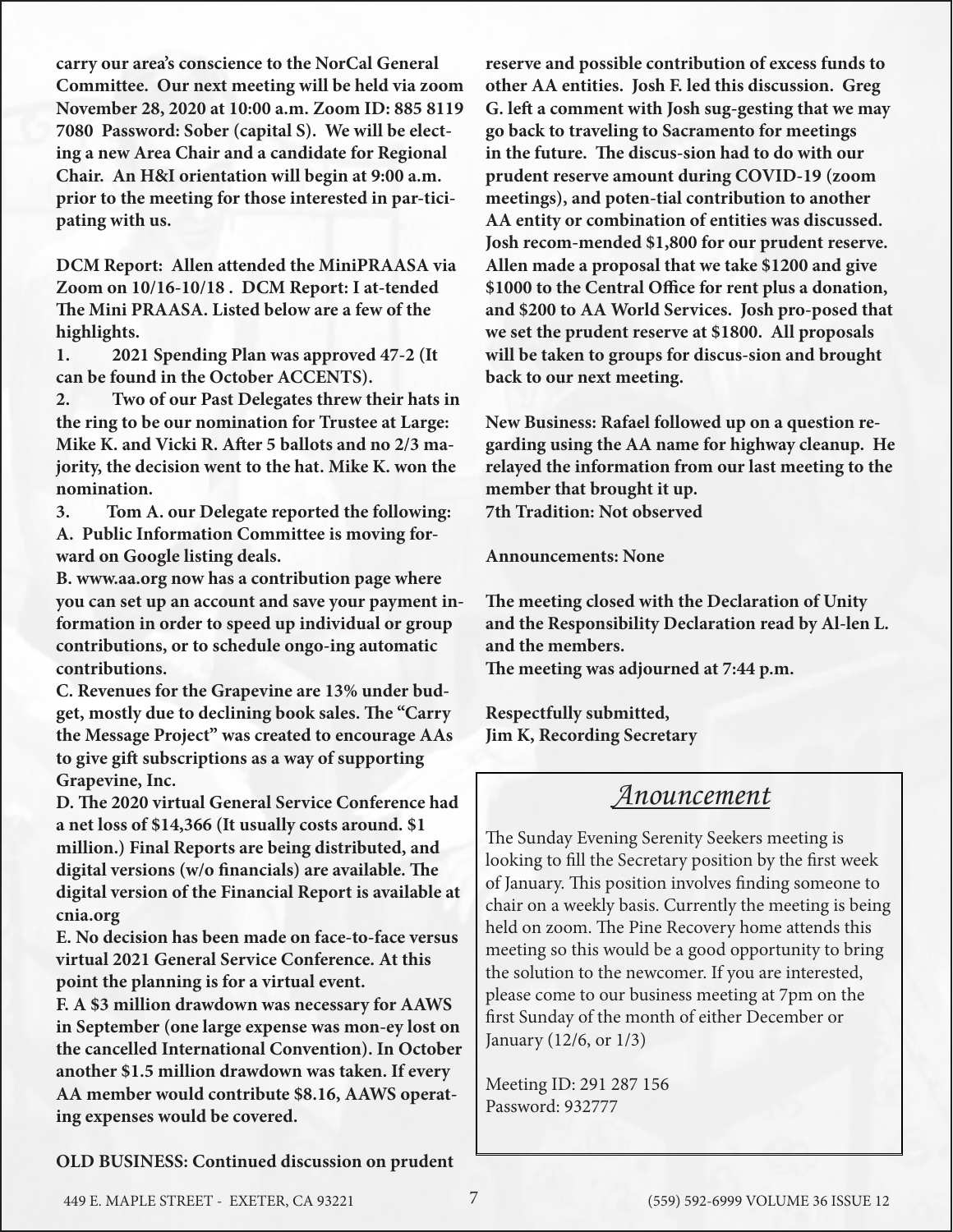## *December AA Birthdays*

# *Tulare County Hospitals & Institutions*

As the Holiday Season is in full swing in the midst of the continued uncertain times, it is important we stay connected with the A.A. Fellowship, while continuing our efforts to carry the message to the confined alcoholic. Tulare County H&I continues to hold twice a month H&I zoom meetings at Pine Recovery and Mothering Heights. We have begun monthly H&I zoom meetings at Turning Point. We maintain contact and literature delivery to facilities as requested especially those who are unable to accommodate zoom.

As our fiscal year ends November 30, 2020, we reviewed our ability to bring meetings to the confined alcoholic. It was encouraging to note that even with the limitations of the pandemic, our committee was able to bring 57 meetings to facilities and have utilized over 65 volunteers. These numbers are down from our general approximate 170 meetings per year, but encouraging as 3 of our facilities have remained on lockdown since March, 2020. We are entirely grateful for the opportunity to carry the A.A. message to the confined alcoholic. We appreciate the fellowship's generous contribution to the Pink Cans, which provide literature to the confined alcoholic.

Our next meeting will be January 23, 2021 at 10:00 am. The Tulare County AA website will have the information on the location of the meeting. Please join us and welcome our new Area Chair.

H&I orientation will be held on zoom, Meeting ID: 885 8119 7080; Password: Sober (Capital S) on December 26, 2020 at 9:00 am. H&I orientation will be held at 9:00 am on January 23, 2021, location to be determined please check the Tulare County AA website for information. It is important that all interested volunteers attend orientation prior to taking a commitment at a facility.

It has been a blessing to be in service over the past two years as Area 93 Chair!

Joyce R

| Jean M.                | Hanford             | 53            |
|------------------------|---------------------|---------------|
| Bob H.                 | Exeter              | 46            |
| Art M.                 | <b>Three Rivers</b> | 46            |
| Fran M.                | Fresno              | 40            |
| Becky L.               | Porterville         | 39            |
| Paul B.                | Visalia             | 37            |
| Hernandez              | Tulare              | 37            |
| Gary L.                | Pixley              | 36            |
| Dave L.                | Conifer, CO         | 34            |
| Dale S.                | Exeter              | 34            |
| Janet O.               | Dinuba              | 33            |
| Margie M.              | Visalia             | 33            |
| Robin S.               | Visalia             | 33            |
| Shannon S.             | Porterville         |               |
| Abraham G.             | Visalia             | 32<br>32      |
| Roy E.                 | Visalia             | 32            |
| Jeff R.                | Visalia             | 31            |
| Bob N.                 | Lindsay             | 31            |
| Tom H.                 | Visalia             | 31            |
|                        | Visalia             | 30            |
| Roger C.<br>Antonia M. | Visalia             | 30            |
| Scott B.               | Porterville         |               |
|                        | Visalia             | 29            |
| Lisa S.                |                     | 29            |
| Mike Y.                | Visalia             | 29            |
| Jim M.                 | Tulare              | 28            |
| Victoria B.            | Visalia             | 28            |
| Linda B.               | Visalia             | 28            |
| Bob F.                 | Medford, OR         | 27            |
| Bob S.                 | Porterville         | 26            |
| Debbie A.              | Tulare              | 26            |
| Danny G.               | Visalia             | 25            |
| Belynda S.             | Visalia             | 21            |
| Tim T.                 | Visalia             | 19            |
| Billy L.               | Visalia             | 18            |
| Paul F.                | Visalia             | 18            |
| Tina M.                | Porterville         | 15            |
| Paul M.                | Porterville         | 13            |
| Sandy H.               | Visalia             | 10            |
| Mark G.                | Visalia             | 10            |
| Ray D.                 | Visalia             | 7             |
| Barbara VB             | Visalia             |               |
| Louie T.               | Porterville         |               |
| John W.                | Visalia             | $\frac{6}{2}$ |
|                        |                     |               |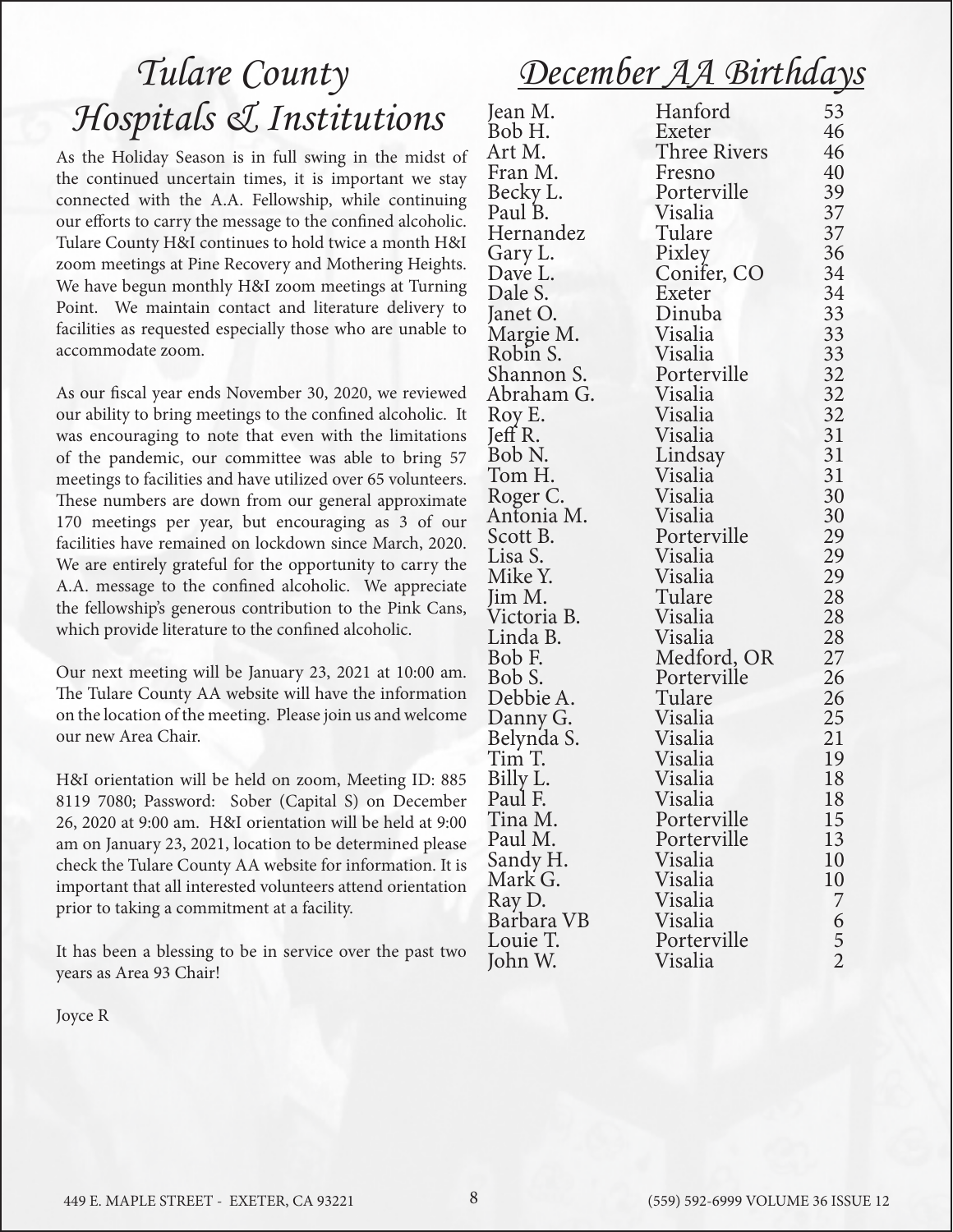# Group Contributions

| 10th Ave Men's-Lemoore             |        | 0.00     |
|------------------------------------|--------|----------|
| Alpha-Wed-Tulare                   |        | 90.00    |
| <b>As It Is Outlined in Book</b>   |        | 46.00    |
| <b>Attitude Modification-210</b>   |        | 200.00   |
| <b>Breath of Fresh Air</b>         |        | 0.00     |
| Bridge St. "Drunks Only"           | 326.35 | 2,965.40 |
| Civic Center Grp.                  |        | 135.00   |
| <b>Clodbusters-Tulare</b>          |        | 20.00    |
| <b>Crossroads-Tulare</b>           |        | 120.00   |
| <b>CSO</b> Meeting                 |        | 166.00   |
| Dinuba Grp                         |        | 50.00    |
| District 47                        |        | 400.00   |
| Dr. Bob & Friends                  |        | 0.00     |
| <b>Exeter-Quiet Trails</b>         |        | 300.00   |
| <b>Exeter Sun Afternoon</b>        |        | 0.00     |
| <b>Foundation Group</b>            |        | 0.00     |
| <b>Freedom Fellowship</b>          | 323.00 | 1058.39  |
| Fri. Night Study Tulare            |        | 20.00    |
| <b>Friday Noon 210</b>             |        | 111.21   |
| H&I                                |        | 96.00    |
| Half & Half                        |        | 200.00   |
| <b>Hillman Group</b>               |        | 0.00     |
| <b>Keep it Simple Sunday</b>       |        | 861.33   |
| <b>Lindsay Fireside Grp</b>        |        | 25.00    |
| <b>Messy Pants Winos</b>           |        | 0.00     |
| Monday Men's Mtg.                  |        | 300.00   |
| <b>Mid Valley-Tulare</b>           |        | 800.0    |
| Mon Book Study-S'ville             |        | 0.00     |
| Mon Lit Study-Visalia              |        | 40.00    |
| Mon Men's BB Study                 | 50.00  | 50.00    |
| <b>Nooners Group-Visalia</b>       |        | 0.00     |
| <b>Pine Recovery AA Mtg</b>        |        | 28.00    |
| <b>Porterville Young People</b>    |        | 0.00     |
| <b>Practicing The Principles</b>   |        | 20.00    |
| <b>Rainbow Group</b>               |        | 107.00   |
| Rule 62-Visalia                    |        | 125.00   |
| <b>Serenity Junction-Tulare</b>    |        | 0.00     |
| <b>Serenity Seekers AM-Visalia</b> |        | 199.17   |
| <b>Sober Sisters</b>               |        | 164.38   |
| <b>Wed. Sobriety Celebration</b>   |        | 0.00     |
| <b>Springville Gut Level</b>       |        | 250.00   |
| <b>St. Ritas Group</b>             |        | 0.00     |
| <b>Sun Bkfst Spkr Mtg</b>          | 540.00 | 770.00   |
| <b>Sun PM Serenity Seekers</b>     |        | 0.00     |
| <b>Tulare Young People</b>         |        | 104.00   |
| <b>TUFYPAA</b>                     |        | 125.75   |
| <b>Tulare Fri. Book Study</b>      |        | 0.00     |
| <b>Tulare Tuesday Night</b>        |        | 400.00   |
| <b>Tulare Thur. Noon</b>           |        | 200.00   |
| <b>Tulare Sunday Night</b>         |        | 0.00     |
| Tues. Men's-P'ville                |        | 0.00     |
| Tues. Noon 210                     |        | 80.00    |
|                                    |        |          |

| 325.00<br>0.00<br>703.20<br>0.00 |
|----------------------------------|
|                                  |
|                                  |
|                                  |
|                                  |
| 337.50                           |
| 231.99                           |
| 0.00                             |
| 150.00                           |
| 701.74                           |
| 807.50                           |
| 350.00                           |
| 520.57                           |
|                                  |

## *Central Office Contacts*

| <b>Voice Mail Calls</b>                        |                |
|------------------------------------------------|----------------|
| <b>AA Members</b>                              |                |
| <b>Court Ref/Info</b>                          |                |
| <b>Meeting Information</b>                     | 15             |
| H&I                                            |                |
| <b>Alanon &amp; Alateen Information</b>        |                |
| <b>Info. re Recovery Homes</b>                 |                |
| <b>Schedules &amp; Info-Mailed &amp; Faxed</b> | $\bf{0}$       |
| <b>Bridging The Gap</b>                        | 1              |
| <b>Other 12 Step Programs</b>                  | $\overline{2}$ |
| <b>Visitors to Office</b>                      | 35             |
| Literature Sales                               | 7              |
| <b>Specialty Sales</b>                         | 13             |
| <b>Churches &amp; Schools</b>                  | $\bf{0}$       |
| <b>General Information</b>                     | 7              |
| <b>Prospective Members</b>                     | 1              |
| <b>Twelve Step Calls</b>                       | 1              |
| <b>E-Mail Contacts</b>                         | 7              |
| <b>Spanish Contact</b>                         | 1              |
|                                                |                |
| Total                                          | 109            |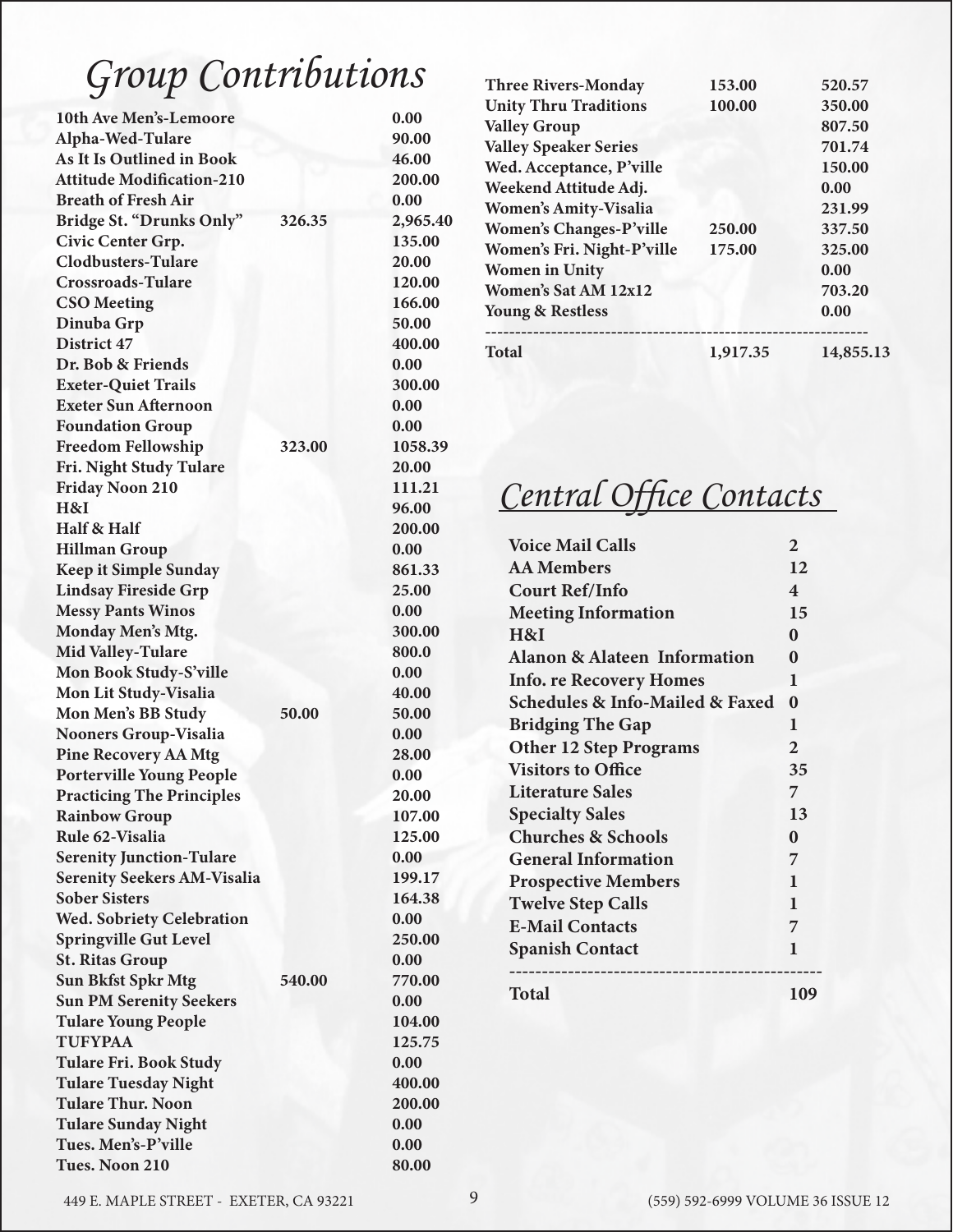# *Service Meetings*

GSR Meeting at Central Office Zoom Meeting -- link found on Central Office Website Upcoming Events Tab Wednesday, December 2, 2020 at 7:00 PM

CSR Meeting at Central Office Zoom Meeting -- link found on Central Office Website Upcoming Events Tab Tuesday,December 8, 2020 7:00 PM

H&I Meeting at Alano Club Zoom Meeting -- link found on Central Office Website Upcoming Events Tab Saturday January 23, 2021 10:00AM

#### SERVICE ADDRESSES

Tulare County Central Office 449 E. Maple St.. Exeter, CA 93221 Website: www.aa-tulareco.org

District 47, C.N.I.A. P.O. Box 273 Exeter, CA 93221

CNIA Treasurer PO Box 161712 Sacramento, CA 95816-1712

General Service Office PO Box 459, Grand Central Station New York, NY 10163

H&I-Contributions P.O. Box 192490 San Francisco, CA 94119-2490



*Contributions*

Birthday Club Linda J Pixley 25

#### GRATEFUL GIVERS CLUB

Members - \$ 240.00 Individual Contributions Courtney R. David G. Jim K. Joyce R. Linda J. Mitch K. Ralph D. Sandra K. Steve S.

Newsletter Contributions None

Memorial Contribution

None

*Lighter Side of AA*

#### The Divorce

A drunk wants a divorce. He tells the judge , "I cant take it anymore she's out going from bar to bar every night way past midnight"

The judge responds "what's she doing"

The guy says "looking for me"

### One Liners

My dad's favorite saying is "You miss 100% of the shots you don't take;" he is not allowed to host AA meetings anymore.

Why do Canadians call alcohol anonymous triple A: AA, Eh

These batteries were dealing with an alkaline problem; I had to take them to AA meetings.

"Don't drink and go to meetings."